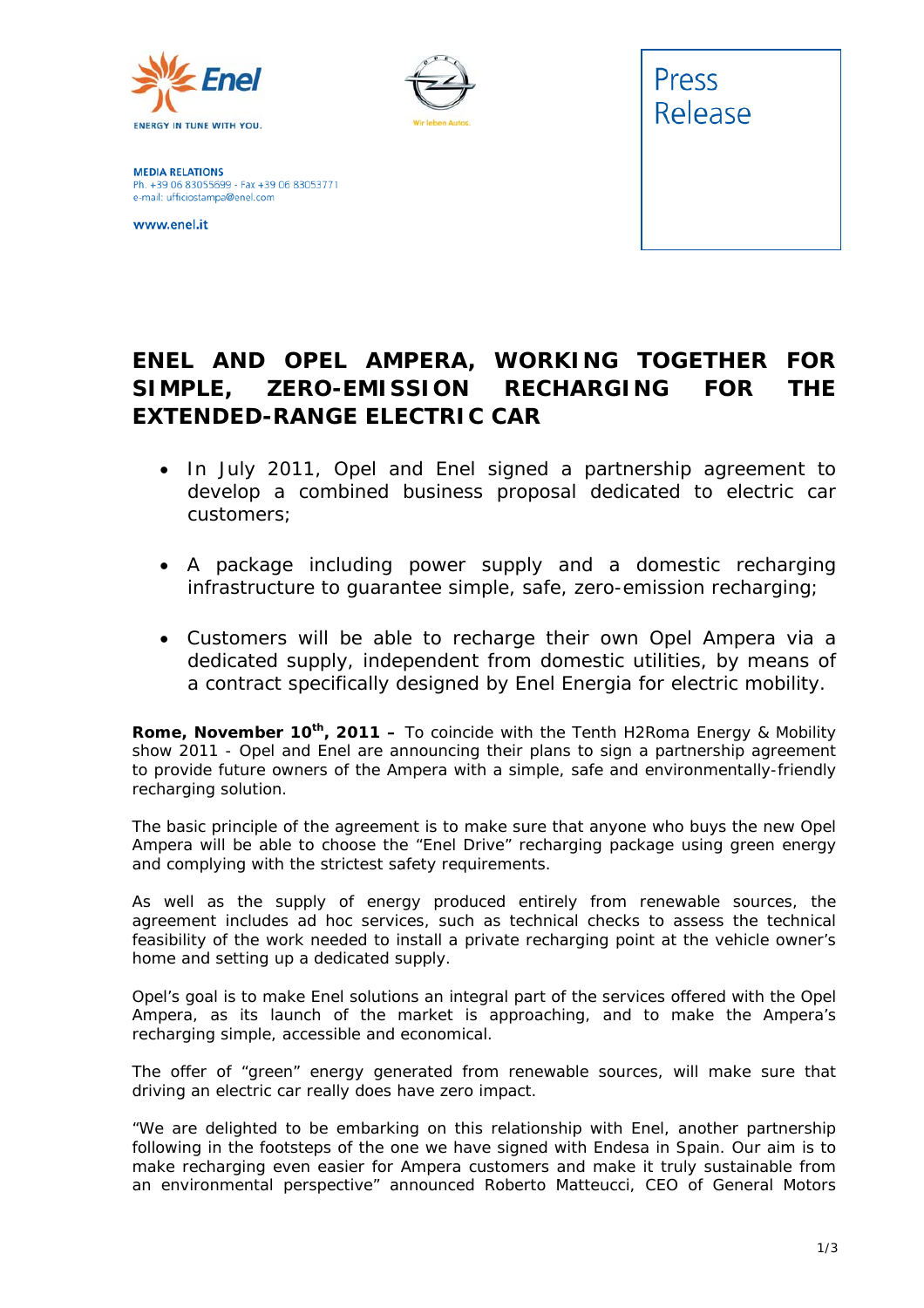





Italia. "*The agreement will help support the very essence of the Ampera, an extendedrange electric car that does not compromise on range, performance, design, space and, of course, the convenience of recharging".* 

*"Our partnership with Opel Italia represents a valuable opportunity for Enel"* stated Gianfilippo Mancini, Director of Enel's Market Division*. "Extended-range electric power is an extremely appealing technological solution that is capable of significantly boosting the development potential of the electric car in the immediate future. Enel Energia is fully committed, as is General Motors Italia, to the development of recharging solutions that can meet all the mobility demands of Ampera customers, thanks to its consolidated leadership in the free energy market as well as in the growing electric mobility market".* 

Ampera, the extended range electric car that has already secured 7,000 pre-orders across Europe, will be launched at the beginning of 2012, including in Italy. Thanks to its extended range system, the Ampera has a range of up to 80km using zero-emission electric power, but this can be extended to more than 500km thanks to its motorgenerator. On top of this, thanks to its Normal, Mountain, Hold Charge and Sport functions, the Ampera can be used to the best of its potential in all conditions. Specifically, thanks to the hold charge function, the motor-generator can be started even if batteries were fully charged. The battery charge can therefore be preserved by relying on batteries in restricted traffic zones only and generally in towns and residential areas where drivers are more likely to pursue zero emission mobility. For example, if someone was travelling between Rome and Bologna, they could set off from Rome using zeroemission electric power, then activate the hold charge function as soon as they were out of the city and drive on the motorway with extended range, therefore preserving battery charge. Once in Bologna, they could switch off the hold charge function and go back to using pure electricity therefore not producing any emission in the city.

Nevertheless, Ampera's benefits are not limited to emission reduction. In urban areas, emissions can be zeroed. Thanks to Ampera, drivers will no longer need an electric car for use in the city and a traditionally-powered car for out-of-town travel, which would increase the number of vehicles in circulation. Ampera is the perfect car for every situation and every type of journey, from urban to cross-country travel.

In accordance with this principle, Ampera has been designed not to have to compromise. With all of its features and functions it is formidable competition for any car, including traditionally-powered vehicles. Its performance is equivalent to a very good turbo diesel 160 cv engine, with 0 to 100km/h (62mph) acceleration in just 9 seconds and a maximum speed of 161km/h (100mph). The range of up to 80km on pure electric power and over 500km in extended range eliminates the traditional limitations of purely electric vehicles. Its design, internal space with 4 comfortable seats and a generous boot, combined with excellent performance make the Ampera an extremely environmentallyfriendly and at the same time compromise-free electric car.